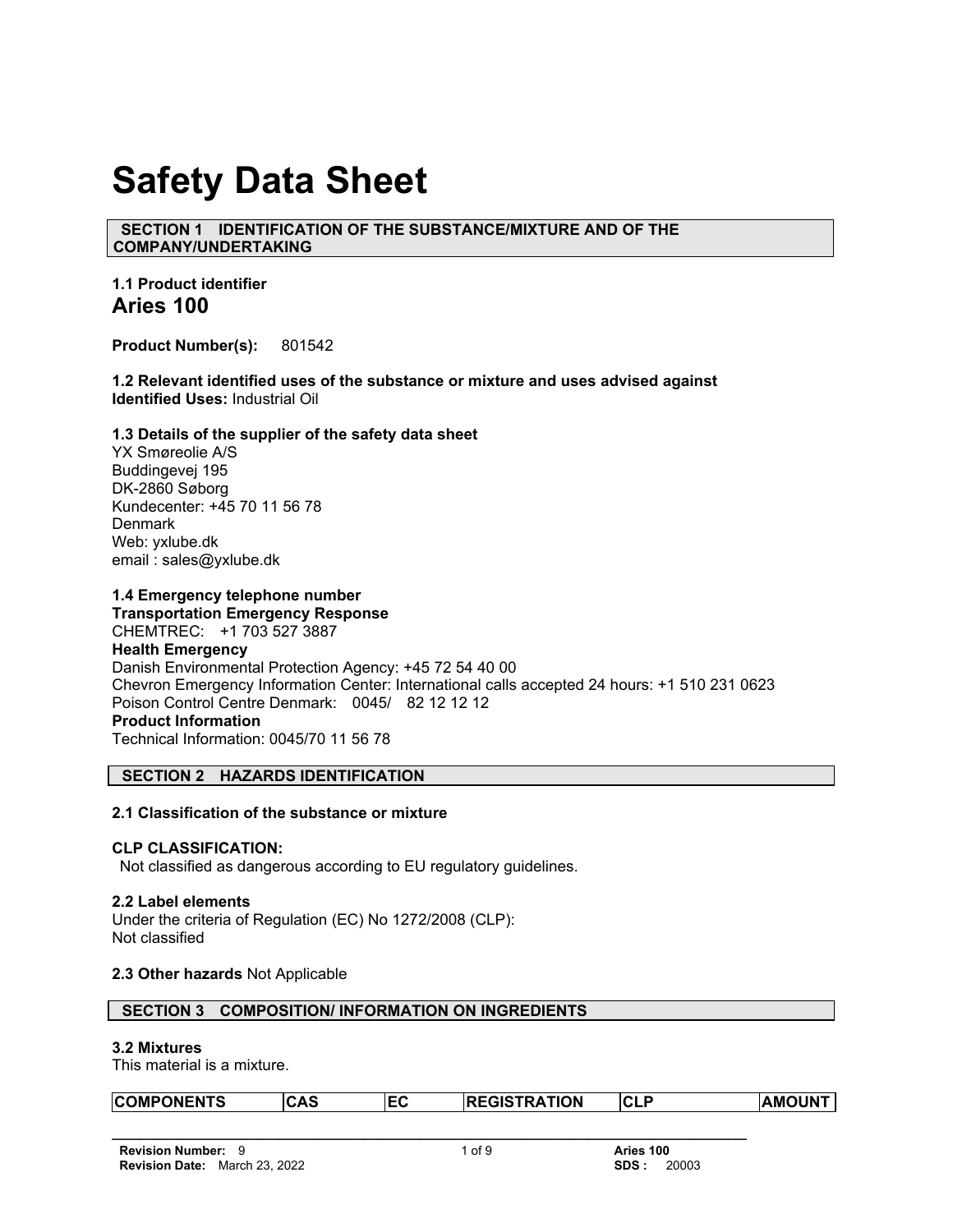|                                           | <b>NUMBER</b>   | NUMBER NUMBER |     | <b>CLASSIFICATION</b> |                           |
|-------------------------------------------|-----------------|---------------|-----|-----------------------|---------------------------|
| Highly refined mineral<br>oil (C15 - C50) | <b>IMixture</b> |               | *** | None                  | 70 -<br>99 %weig          |
| Highly refined mineral<br>oil (C15 - C50) | <b>Mixture</b>  |               | *** | Asp. Tox. 1/H304      | IO -<br>$15$ %weig<br>'ht |

The full text of all CLP H-statements is shown in Section 16.

In accordance with the Regulation (EC)No 1272/2008, Nota L, reference IP 346/92: "DMSO Extraction Method", we have determined that the base oils used in this preparation are not carcinogenic. \*Contains one or more of the following EINECS numbers: 265-090-8, 265-091-3, 265-096-0, 265-097-6, 265-098-1, 265-101-6, 265-155-0, 265-156-6, 265-157-1, 265-158-7, 265-159-2, 265-160-8, 265-166-0, 265-169-7, 265-176-5, 276-736-3, 276-737-9, 276-738-4, 278-012-2.

\*\*\* Contains one or more of the following REACH registration numbers: 01-2119488706-23, 01-2119487067-30, 01-2119487081-40, 01-2119483621-38, 01-2119480374-36, 01-2119488707-21, 01- 2119467170-45, 01-2119480375-34, 01-2119484627-25, 01-2119480132-48, 01-2119487077-29, 01- 2119489287-22, 01-2119480472-38, 01-2119471299-27, 01-2119485040-48, 01-2119555262-43, 01- 2119495601-36, 01-2119474889-13, 01-2119474878-16.

# **SECTION 4 FIRST AID MEASURES**

# **4.1 Description of first aid measures**

**Eye:** No specific first aid measures are required. As a precaution, remove contact lenses, if worn, and flush eyes with water.

**Skin:** No specific first aid measures are required. As a precaution, remove clothing and shoes if contaminated. To remove the material from skin, use soap and water. Discard contaminated clothing and shoes or thoroughly clean before reuse.

**Ingestion:** No specific first aid measures are required. Do not induce vomiting. As a precaution, get medical advice.

**Inhalation:** No specific first aid measures are required. If exposed to excessive levels of material in the air, move the exposed person to fresh air. Get medical attention if coughing or respiratory discomfort occurs.

## **4.2 Most important symptoms and effects, both acute and delayed IMMEDIATE SYMPTOMS AND HEALTH EFFECTS**

**Eye:** Not expected to cause prolonged or significant eye irritation.

**Skin:** Contact with the skin is not expected to be harmful.

**Ingestion:** Not expected to be harmful if swallowed.

**Inhalation:** Not expected to be harmful if inhaled. Contains a petroleum-based mineral oil. May cause respiratory irritation or other pulmonary effects following prolonged or repeated inhalation of oil mist at airborne levels above the recommended mineral oil mist exposure limit. Symptoms of respiratory irritation may include coughing and difficulty breathing.

# **DELAYED OR OTHER SYMPTOMS AND HEALTH EFFECTS:** Not classified.

## **4.3 Indication of any immediate medical attention and special treatment needed**  Not applicable.

# **SECTION 5 FIRE FIGHTING MEASURES**

# **5.1 Extinguishing media**

Use water fog, foam, dry chemical or carbon dioxide (CO2) to extinguish flames.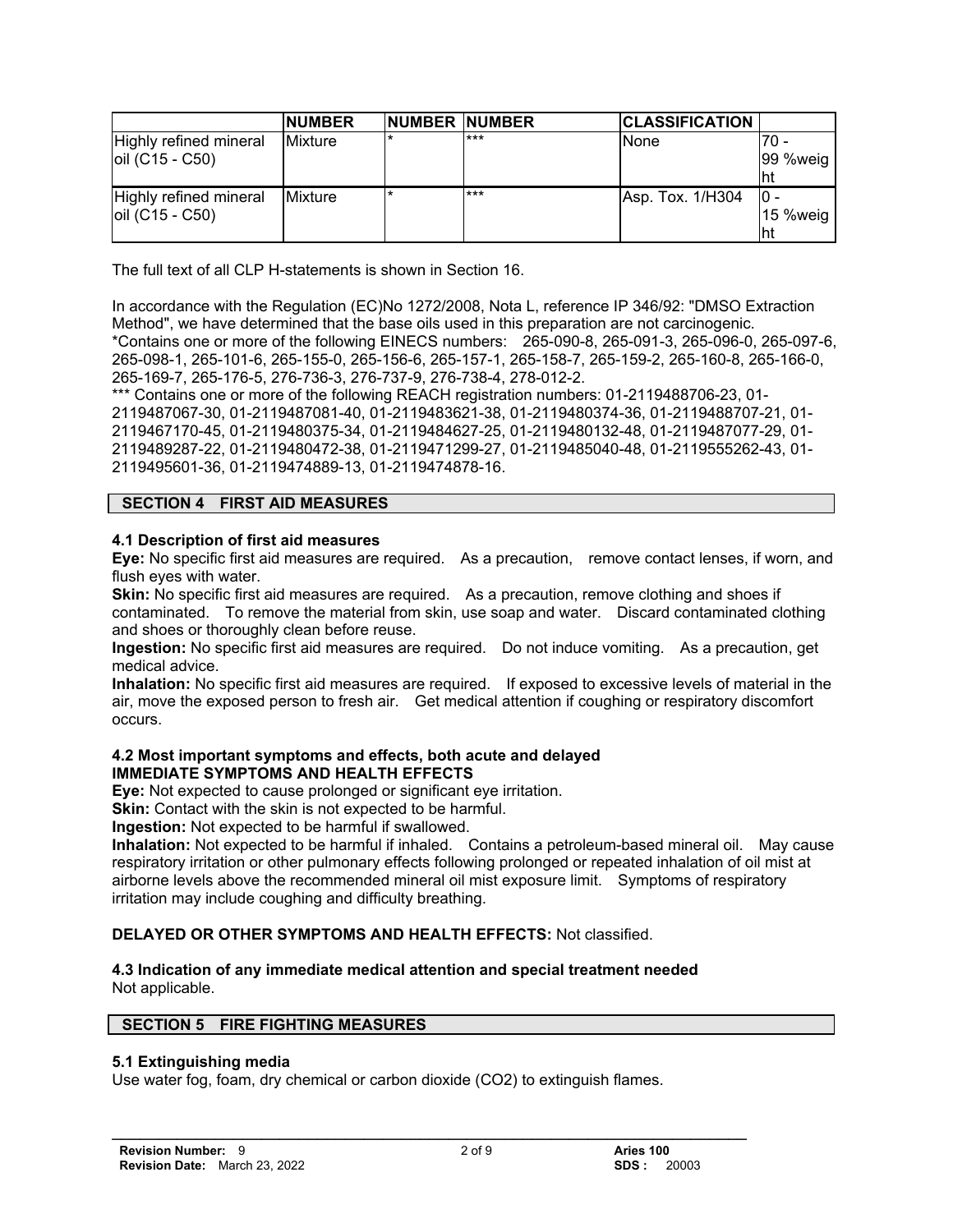# **5.2 Special hazards arising from the substance or mixture**

**Combustion Products:** Highly dependent on combustion conditions. A complex mixture of airborne solids, liquids, and gases including carbon monoxide, carbon dioxide, and unidentified organic compounds will be evolved when this material undergoes combustion. Combustion may form oxides of: Sulfur .

# **5.3 Advice for firefighters**

This material will burn although it is not easily ignited. See Section 7 for proper handling and storage. For fires involving this material, do not enter any enclosed or confined fire space without proper protective equipment, including self-contained breathing apparatus.

# **SECTION 6 ACCIDENTAL RELEASE MEASURES**

# **6.1 Personal precautions, protective equipment and emergency procedures**

Eliminate all sources of ignition in vicinity of spilled material. Refer to Sections 5 and 8 for more information.

# **6.2 Environmental precautions**

Stop the source of the release if you can do it without risk. Contain release to prevent further contamination of soil, surface water or groundwater.

# **6.3 Methods and material for containment and cleaning up**

Clean up spill as soon as possible, observing precautions in Exposure Controls/Personal Protection. Use appropriate techniques such as applying non-combustible absorbent materials or pumping. Where feasible and appropriate, remove contaminated soil and dispose of in a manner consistent with applicable requirements. Place other contaminated materials in disposable containers and dispose of in a manner consistent with applicable requirements. Report spills to local authorities as appropriate or required.

# **6.4 Reference to other sections**

See sections 8 and 13.

# **SECTION 7 HANDLING AND STORAGE**

# **7.1 Precautions for safe handling**

**General Handling Information:** Avoid contaminating soil or releasing this material into sewage and drainage systems and bodies of water.

**Precautionary Measures:** Do not get in eyes, on skin, or on clothing. Do not taste or swallow. Wash thoroughly after handling.

**Static Hazard:** Electrostatic charge may accumulate and create a hazardous condition when handling this material. To minimize this hazard, bonding and grounding may be necessary but may not, by themselves, be sufficient. Review all operations which have the potential of generating and accumulating an electrostatic charge and/or a flammable atmosphere (including tank and container filling, splash filling, tank cleaning, sampling, gauging, switch loading, filtering, mixing, agitation, and vacuum truck operations) and use appropriate mitigating procedures.

**Container Warnings:** Container is not designed to contain pressure. Do not use pressure to empty container or it may rupture with explosive force. Empty containers retain product residue (solid, liquid, and/or vapor) and can be dangerous. Do not pressurize, cut, weld, braze, solder, drill, grind, or expose such containers to heat, flame, sparks, static electricity, or other sources of ignition. They may explode and cause injury or death. Empty containers should be completely drained, properly closed, and promptly returned to a drum reconditioner or disposed of properly.

# **7.2 Conditions for safe storage, including any incompatibilities**

Not Applicable

# **7.3 Specific end use(s):**Industrial Oil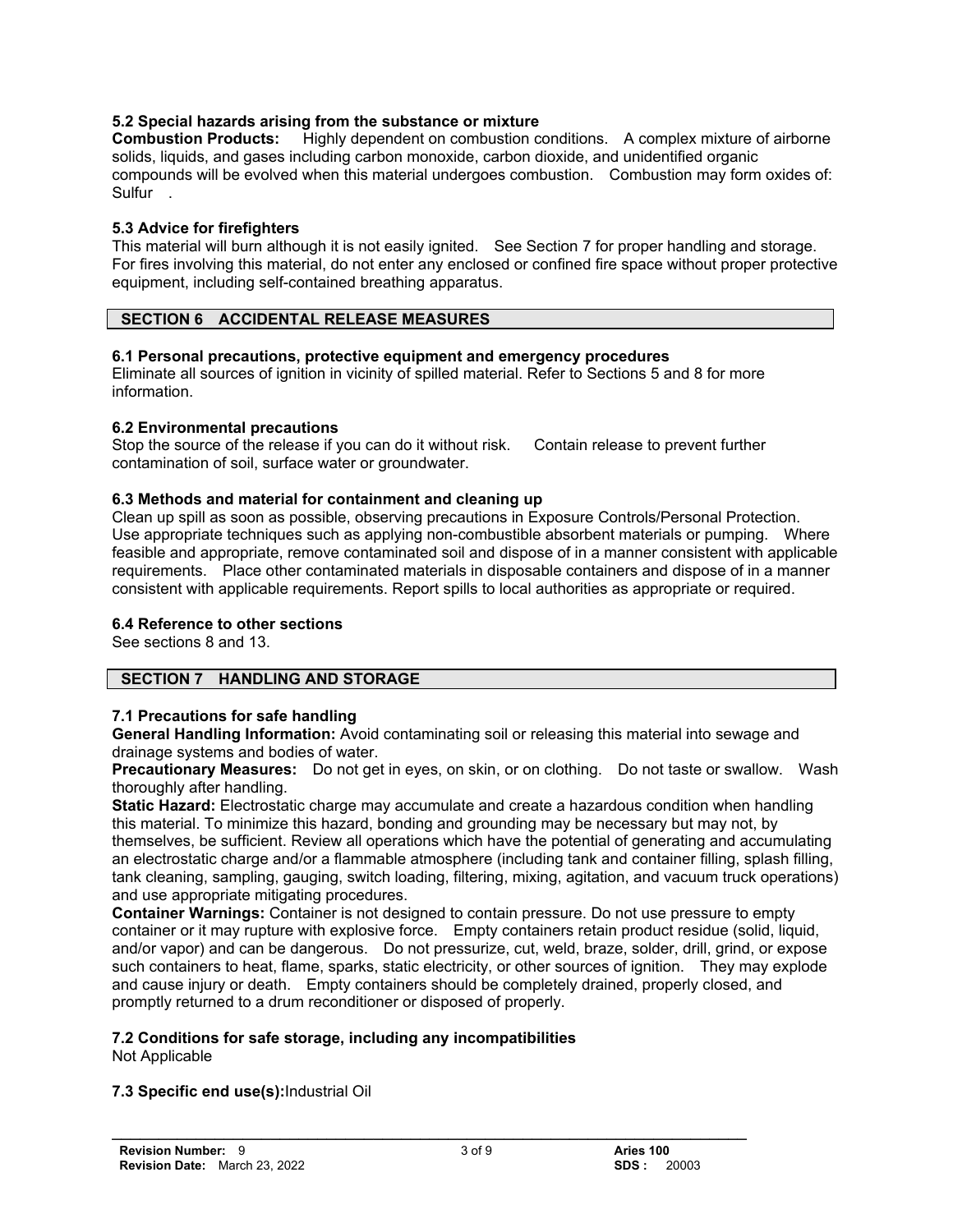# **SECTION 8 EXPOSURE CONTROLS/PERSONAL PROTECTION**

# **GENERAL CONSIDERATIONS:**

Consider the potential hazards of this material (see Section 2), applicable exposure limits, job activities, and other substances in the work place when designing engineering controls and selecting personal protective equipment. If engineering controls or work practices are not adequate to prevent exposure to harmful levels of this material, the personal protective equipment listed below is recommended. The user should read and understand all instructions and limitations supplied with the equipment since protection is usually provided for a limited time or under certain circumstances. Refer to appropriate CEN standards.

## **8.1 Control parameters Occupational Exposure Limits:**

| Component                                   | Country/<br>Agency | <b>Form</b> | <b>TWA</b> | <b>STEL</b> | <b>Ceiling</b>           | <b>Notation</b> |
|---------------------------------------------|--------------------|-------------|------------|-------------|--------------------------|-----------------|
| Highly refined mineral oil<br>$(C15 - C50)$ | Denmark            | $- -$       | mq/m3      | --          | $\overline{\phantom{a}}$ | $- -$           |

Consult local authorities for appropriate values.

## **8.2 Exposure controls ENGINEERING CONTROLS:**

Use in a well-ventilated area.

# **PERSONAL PROTECTIVE EQUIPMENT**

**Eye/Face Protection:** No special eye protection is normally required. Where splashing is possible, wear safety glasses with side shields as a good safety practice.

**Skin Protection:** No special protective clothing is normally required. Where splashing is possible, select protective clothing depending on operations conducted, physical requirements and other substances in the workplace. Suggested materials for protective gloves include: Neoprene, Nitrile Rubber. **Respiratory Protection:** No respiratory protection is normally required. If user operations generate an oil mist, determine if airborne concentrations are below the occupational exposure limit for mineral oil mist. If not, wear an approved respirator that provides adequate protection from the measured concentrations of this material. For air-purifying respirators use a particulate cartridge.

# **ENVIRONMENTAL EXPOSURE CONTROLS:**

See relevant Community environmental protection legislation or the Annex, as applicable.

# **SECTION 9 PHYSICAL AND CHEMICAL PROPERTIES**

**Attention: the data below are typical values and do not constitute a specification.**

## **9.1 Information on basic physical and chemical properties Appearance Color:** Brown to yellow **Physical State:** Liquid **Odor:** Petroleum odor **Odor Threshold:** No data available **pH:** Not Applicable **Melting Point:** Not Applicable **Freezing Point:** Not Applicable **Initial Boiling Point:** No data available **Flashpoint:** (Cleveland Open Cup) 180 °C (356 °F) (Minimum) **Evaporation Rate:** No data available **Flammability (solid, gas):** Not Applicable **Flammability (Explosive) Limits (% by volume in air):** Lower: No data available Upper: No data available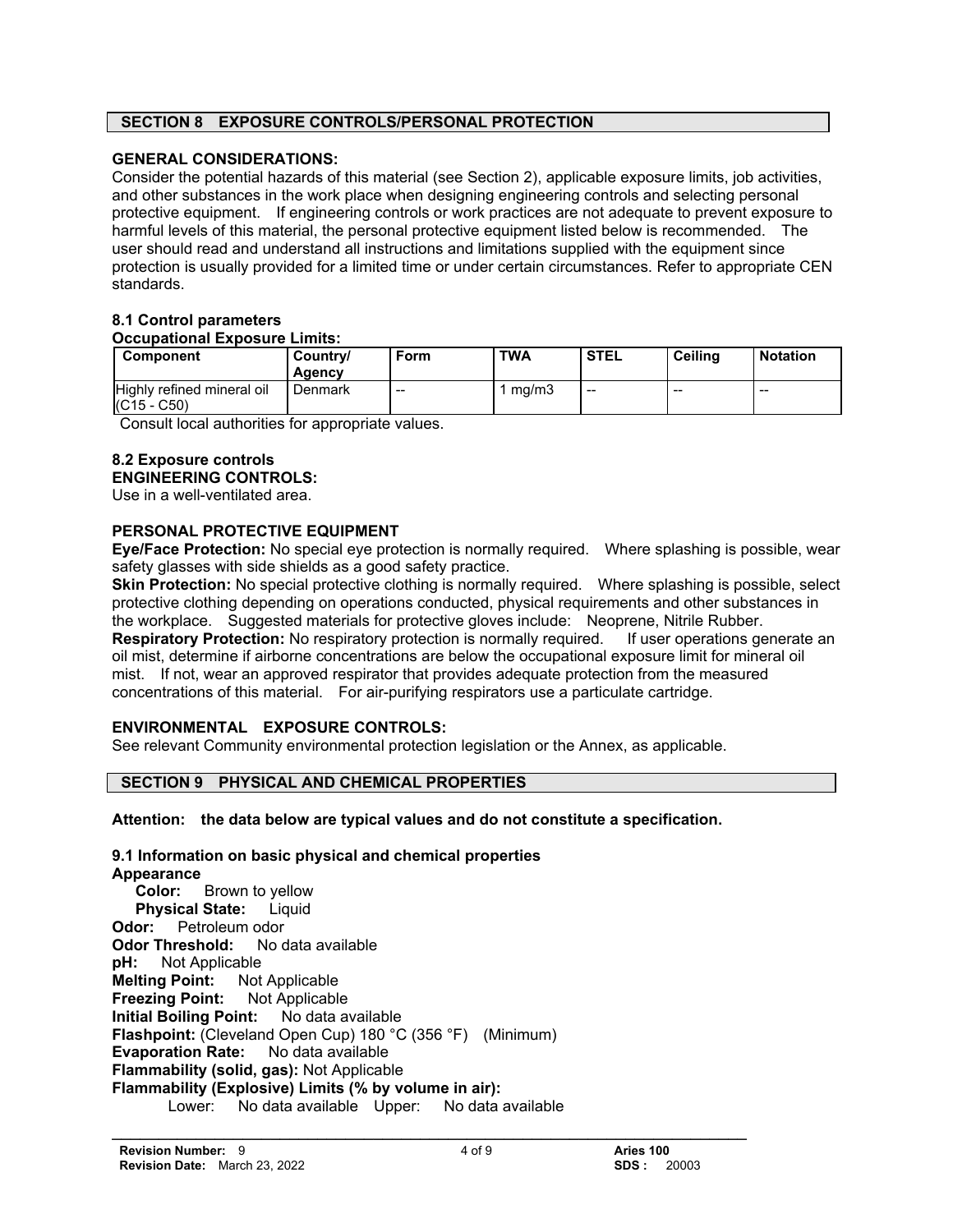**Vapor Pressure:** No data available **Vapor Density (Air = 1):** No data available **Density:** 0.8773 kg/l - 0.9140 kg/l @ 15°C (59°F) (Typical) **Solubility:** Insoluble in water. **Partition coefficient: n-octanol/water:** No data available **Auto-ignition temperature:** No data available **Decomposition temperature:** No data available **Viscosity:** 90 mm2/s @ 40°C (104°F) (Minimum) **Explosive Properties:** No Data Available **Oxidising properties:** No Data Available

**9.2 Other Information:** No Data Available

# **SECTION 10 STABILITY AND REACTIVITY**

**10.1 Reactivity:** May react with strong acids or strong oxidizing agents, such as chlorates, nitrates, peroxides, etc.

**10.2 Chemical Stability:** This material is considered stable under normal ambient and anticipated storage and handling conditions of temperature and pressure.

**10.3 Possibility of hazardous reactions:** Hazardous polymerization will not occur.

**10.4 Conditions to Avoid:** Not applicable

**10.5 Incompatible materials to avoid:** Not applicable

**10.6 Hazardous decomposition products:** None known (None expected)

# **SECTION 11 TOXICOLOGICAL INFORMATION**

#### **11.1 Information on hazard classes as defined in Regulation (EC) No 1272/2008 Product Information:**

**Serious Eye Damage/Irritation:** The material is not considered an eye irritant. The product has not been tested. The statement is based on evaluation of data for similar materials or product components.

**Skin Corrosion/Irritation:** The material is not considered a skin irritant. The product has not been tested. The statement is based on evaluation of data for similar materials or product components.

**Skin Sensitization:** The material is not considered a skin sensitizer. The product has not been tested. The statement is based on evaluation of data for similar materials or product components.

**Acute Dermal Toxicity:** The material is not considered a dermal toxicant. The product has not been tested. The statement is based on evaluation of data for similar materials or product components.

## **Acute Toxicity Estimate (dermal):** Not Applicable

**Acute Oral Toxicity:** The material is not considered an oral toxicant. The product has not been tested. The statement is based on evaluation of data for similar materials or product components.

## **Acute Toxicity Estimate (oral):** Not Applicable

**Acute Inhalation Toxicity:** The material is not considered an inhalation toxicant. The product has not been tested. The statement is based on evaluation of data for similar materials or product components.

## **Acute Toxicity Estimate (inhalation):** Not Applicable

**Germ Cell Mutagenicity:** The material is not considered a mutagen. The product has not been tested. The statement is based on evaluation of data for similar materials or product components.

**Carcinogenicity:** The material is not considered a carcinogen. The product has not been tested. The statement is based on evaluation of data for similar materials or product components.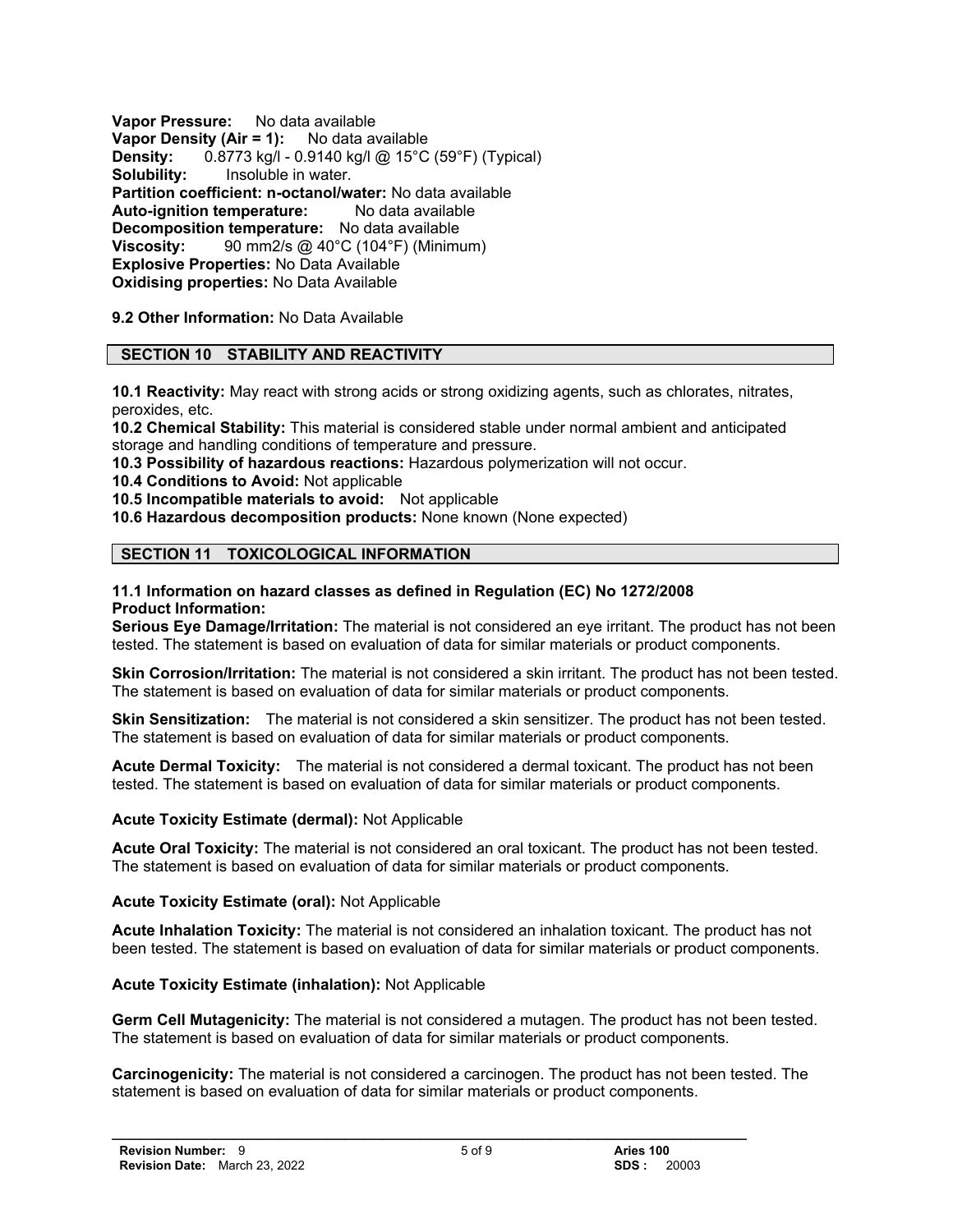**Reproductive Toxicity:** The material is not considered a reproductive toxicant. The product has not been tested. The statement is based on evaluation of data for similar materials or product components.

**Specific Target Organ Toxicity - Single Exposure:** The material is not considered a target organ toxicant (single exposure). The product has not been tested. The statement is based on evaluation of data for similar materials or product components.

**Specific Target Organ Toxicity - Repeated Exposure:** The material is not considered a target organ toxicant (repeated exposure). The product has not been tested. The statement is based on evaluation of data for similar materials or product components.

**Aspiration Hazard:** The material is not considered an aspiration hazard.

**Component Information:**

| oomponent mormanon.                               |                                                                  |  |
|---------------------------------------------------|------------------------------------------------------------------|--|
| <b>Serious Eye Damage/Irritation:</b>             |                                                                  |  |
| Highly refined mineral oil (C15 - C50)            | Based on available data, the classification criteria are not met |  |
| Highly refined mineral oil (C15 - C50)            | Based on available data, the classification criteria are not met |  |
|                                                   |                                                                  |  |
| <b>Skin Corrosion/Irritation:</b>                 |                                                                  |  |
| Highly refined mineral oil (C15 - C50)            | Based on available data, the classification criteria are not met |  |
| Highly refined mineral oil (C15 - C50)            | Based on available data, the classification criteria are not met |  |
|                                                   |                                                                  |  |
| <b>Skin Sensitization:</b>                        |                                                                  |  |
| Highly refined mineral oil (C15 - C50)            | Based on available data, the classification criteria are not met |  |
| Highly refined mineral oil (C15 - C50)            | Based on available data, the classification criteria are not met |  |
|                                                   |                                                                  |  |
| <b>Acute Dermal Toxicity:</b>                     |                                                                  |  |
| Highly refined mineral oil (C15 - C50)            | Based on available data, the classification criteria are not met |  |
| Highly refined mineral oil (C15 - C50)            | Based on available data, the classification criteria are not met |  |
| <b>Acute Oral Toxicity:</b>                       |                                                                  |  |
|                                                   |                                                                  |  |
| Highly refined mineral oil (C15 - C50)            | Based on available data, the classification criteria are not met |  |
| Highly refined mineral oil (C15 - C50)            | Based on available data, the classification criteria are not met |  |
| <b>Acute Inhalation Toxicity:</b>                 |                                                                  |  |
| Highly refined mineral oil (C15 - C50)            | Based on available data, the classification criteria are not met |  |
| Highly refined mineral oil (C15 - C50)            | Based on available data, the classification criteria are not met |  |
|                                                   |                                                                  |  |
| <b>Germ Cell Mutagenicity:</b>                    |                                                                  |  |
| Highly refined mineral oil (C15 - C50)            | Based on available data, the classification criteria are not met |  |
| Highly refined mineral oil (C15 - C50)            | Based on available data, the classification criteria are not met |  |
|                                                   |                                                                  |  |
| Carcinogenicity:                                  |                                                                  |  |
| Highly refined mineral oil (C15 - C50)            | Based on available data, the classification criteria are not met |  |
| Highly refined mineral oil (C15 - C50)            | Based on available data, the classification criteria are not met |  |
|                                                   |                                                                  |  |
| <b>Reproductive Toxicity:</b>                     |                                                                  |  |
| Highly refined mineral oil (C15 - C50)            | Based on available data, the classification criteria are not met |  |
| Highly refined mineral oil (C15 - C50)            | Based on available data, the classification criteria are not met |  |
|                                                   |                                                                  |  |
| Specific Target Organ Toxicity - Single Exposure: |                                                                  |  |
| Highly refined mineral oil (C15 - C50)            | Based on available data, the classification criteria are not met |  |
| Highly refined mineral oil (C15 - C50)            | Based on available data, the classification criteria are not met |  |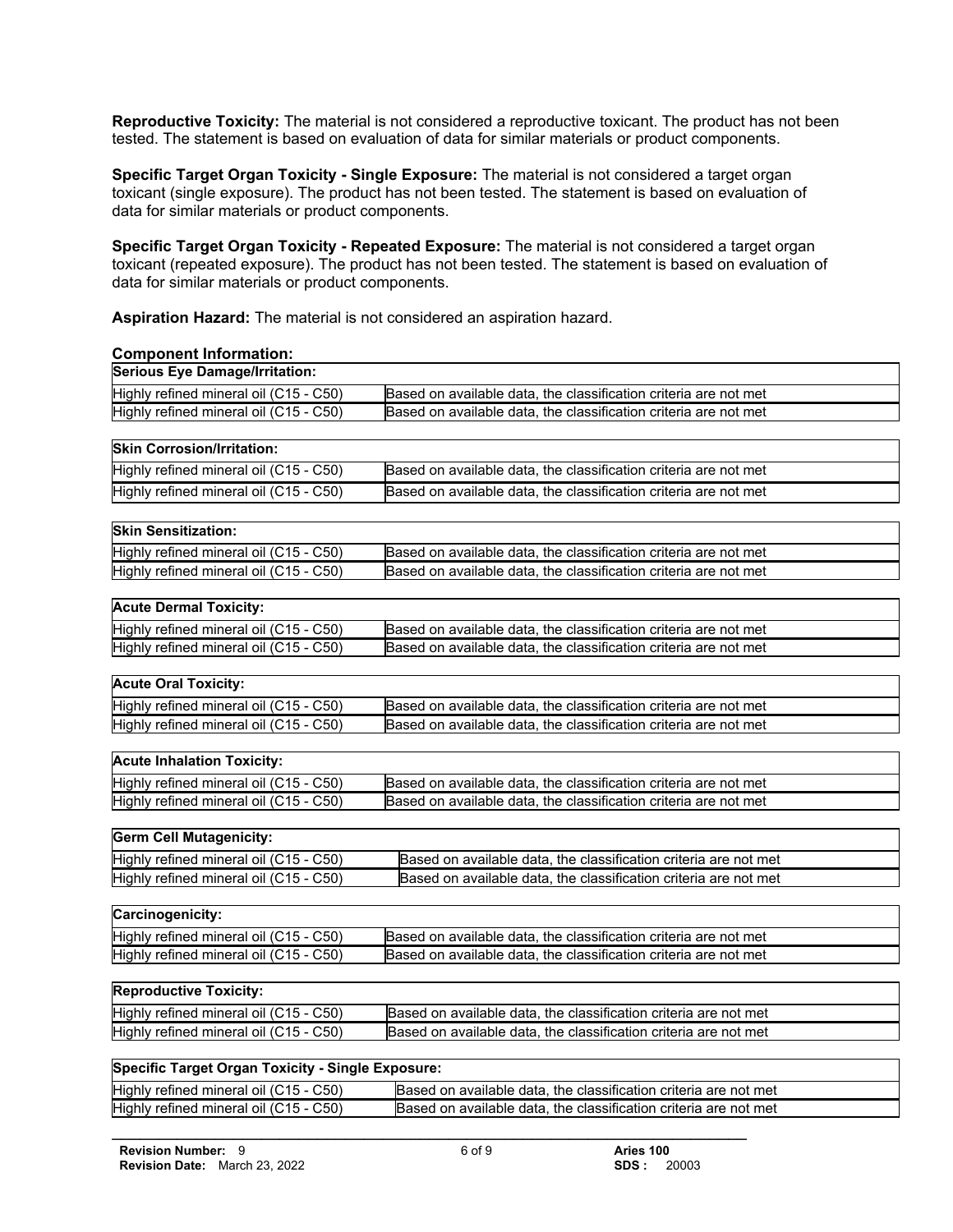## **Specific Target Organ Toxicity - Repeated Exposure:**

| Highly refined mineral oil (C15 - C50) | Based on available data, the classification criteria are not met |
|----------------------------------------|------------------------------------------------------------------|
| Highly refined mineral oil (C15 - C50) | Based on available data, the classification criteria are not met |

# **11.2 Information on other hazards**

No other hazards identified.

# **SECTION 12 ECOLOGICAL INFORMATION**

## **Product Information:**

## **12.1 Toxicity**

This material is not expected to be harmful to aquatic organisms. The product has not been tested. The statement has been derived from the properties of the individual components.

## **12.2 Persistence and degradability**

This material is not expected to be readily biodegradable. The product has not been tested. The statement has been derived from the properties of the individual components.

## **12.3 Bioaccumulative potential**

Bioconcentration Factor: No Data Available Octanol/Water Partition Coefficient: No data available

## **12.4 Mobility in soil**

No data available.

## **12.5 Results of PBT and vPvB assessment**

This product is not, or does not contain, a substance that is a potential PBT or a vPvB.

## **12.6 Endocrine Disrupting Properties**

This mixture does not contain any substances that are assessed as having endocrine disrupting properties.

## **12.7 Other adverse effects**

No other adverse effects identified.

## **Component Information:**

| <b>Acute Toxicity:</b>                 |                                                                  |
|----------------------------------------|------------------------------------------------------------------|
| Highly refined mineral oil (C15 - C50) | Based on available data, the classification criteria are not met |
| Highly refined mineral oil (C15 - C50) | Based on available data, the classification criteria are not met |

| Long-term Toxicity:                    |                                                                  |
|----------------------------------------|------------------------------------------------------------------|
| Highly refined mineral oil (C15 - C50) | Based on available data, the classification criteria are not met |
| Highly refined mineral oil (C15 - C50) | Based on available data, the classification criteria are not met |

# **Biodegradation:**

| .                                      |                                                                  |
|----------------------------------------|------------------------------------------------------------------|
| Highly refined mineral oil (C15 - C50) | Based on available data, the classification criteria are not met |
| Highly refined mineral oil (C15 - C50) | Based on available data, the classification criteria are not met |
|                                        |                                                                  |

## **Bioaccumulative Potential:**

| Highly refined mineral oil (C15 - C50) | Based on available data, the classification criteria are not met |
|----------------------------------------|------------------------------------------------------------------|
| Highly refined mineral oil (C15 - C50) | Based on available data, the classification criteria are not met |

# **SECTION 13 DISPOSAL CONSIDERATIONS**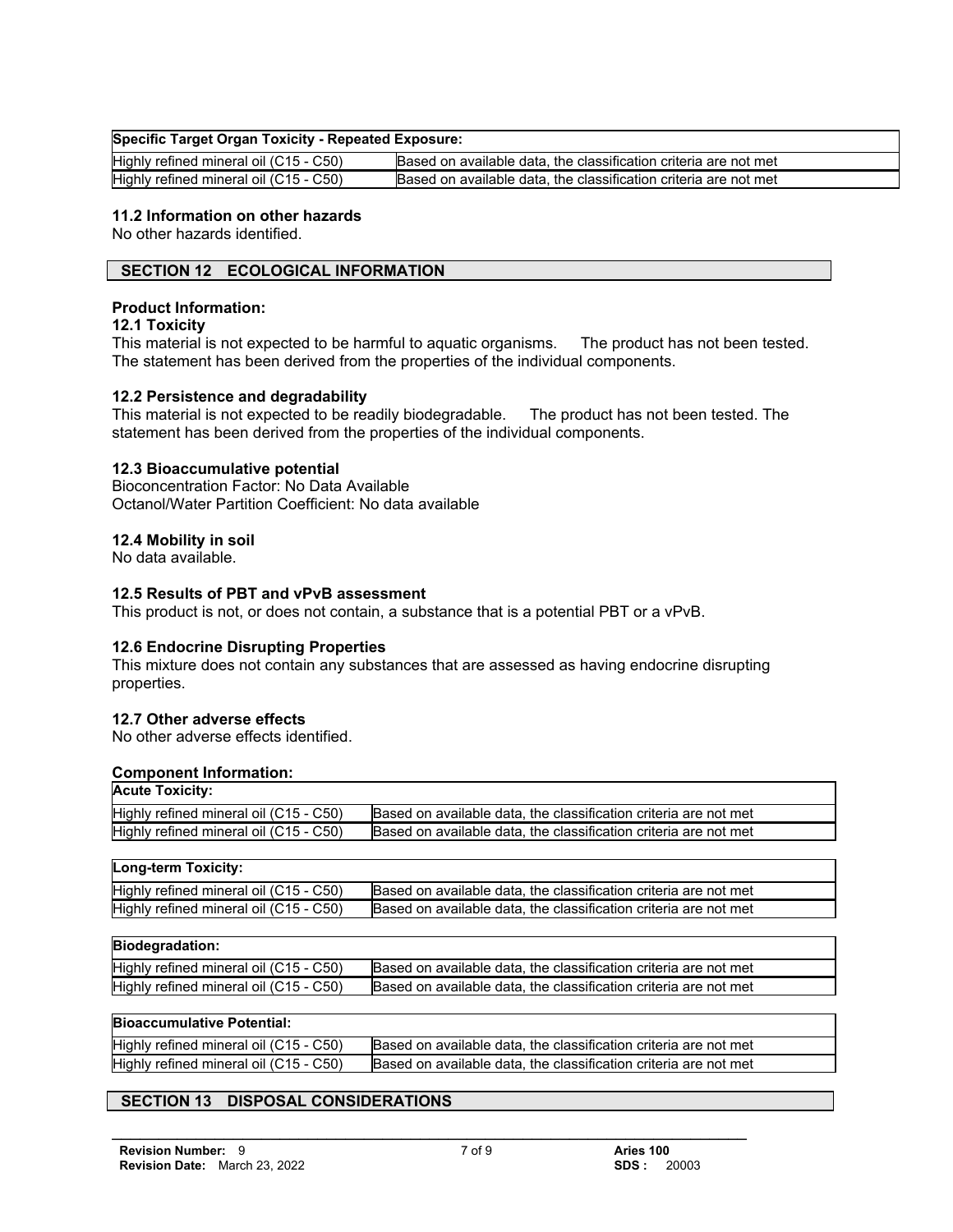# **13.1 Waste treatment methods**

Use material for its intended purpose or recycle if possible. Oil collection services are available for used oil recycling or disposal. Place contaminated materials in containers and dispose of in a manner consistent with applicable regulations. Contact your sales representative or local environmental or health authorities for approved disposal or recycling methods.

In accordance with European Waste Catalogue (E.W.C.) the codification is the following:13 02 05

## **SECTION 14 TRANSPORT INFORMATION**

The description shown may not apply to all shipping situations. Consult appropriate Dangerous Goods Regulations for additional description requirements (e.g., technical name) and mode-specific or quantityspecific shipping requirements.

## **ADR/RID**

NOT REGULATED AS DANGEROUS GOODS FOR TRANSPORT

**14.1 UN Number or ID Number:** Not applicable

**14.2 UN proper shipping name:** Not applicable

**14.3 Transport hazard class(es):** Not applicable

**14.4 Packing group:** Not applicable

**14.5 Environmental hazards:** Not applicable

**14.6 Special precautions for user:** Not applicable

# **ICAO / IATA**

NOT REGULATED AS DANGEROUS GOODS FOR TRANSPORT

**14.1 UN Number or ID Number:** Not applicable

**14.2 UN proper shipping name:** Not applicable

**14.3 Transport hazard class(es):** Not applicable

**14.4 Packing group:** Not applicable

**14.5 Environmental hazards:** Not applicable

**14.6 Special precautions for user:** Not applicable

**IMO / IMDG**

NOT REGULATED AS DANGEROUS GOODS FOR TRANSPORT

**14.1 UN Number or ID Number:** Not applicable

**14.2 UN proper shipping name:** Not applicable

**14.3 Transport hazard class(es):** Not applicable

**14.4 Packing group:** Not applicable

**14.5 Environmental hazards:** Not applicable

**14.6 Special precautions for user:** Not applicable

**14.7 Maritime Transport in Bulk according to IMO Instruments:** Not applicable

# **SECTION 15 REGULATORY INFORMATION**

## **15.1 Safety, health and environmental regulations/legislation specific for the substance or mixture REGULATORY LISTS SEARCHED:**

01=EU Directive 76/769/EEC: Restrictions on the marketing and use of certain dangerous substances. 02=EU Directive 90/394/EEC: Carcinogens at work. 03=EU Directive 92/85/EEC: Pregnant or breastfeeding workers. 04=EU Directive 96/82/EC (Seveso II): Article 9. 05=EU Directive 96/82/EC (Seveso II): Articles 6 and 7. 06=EU Directive 98/24/EC: Chemical agents at work. 07=EU Directive 2004/37/EC: On the protection of workers.